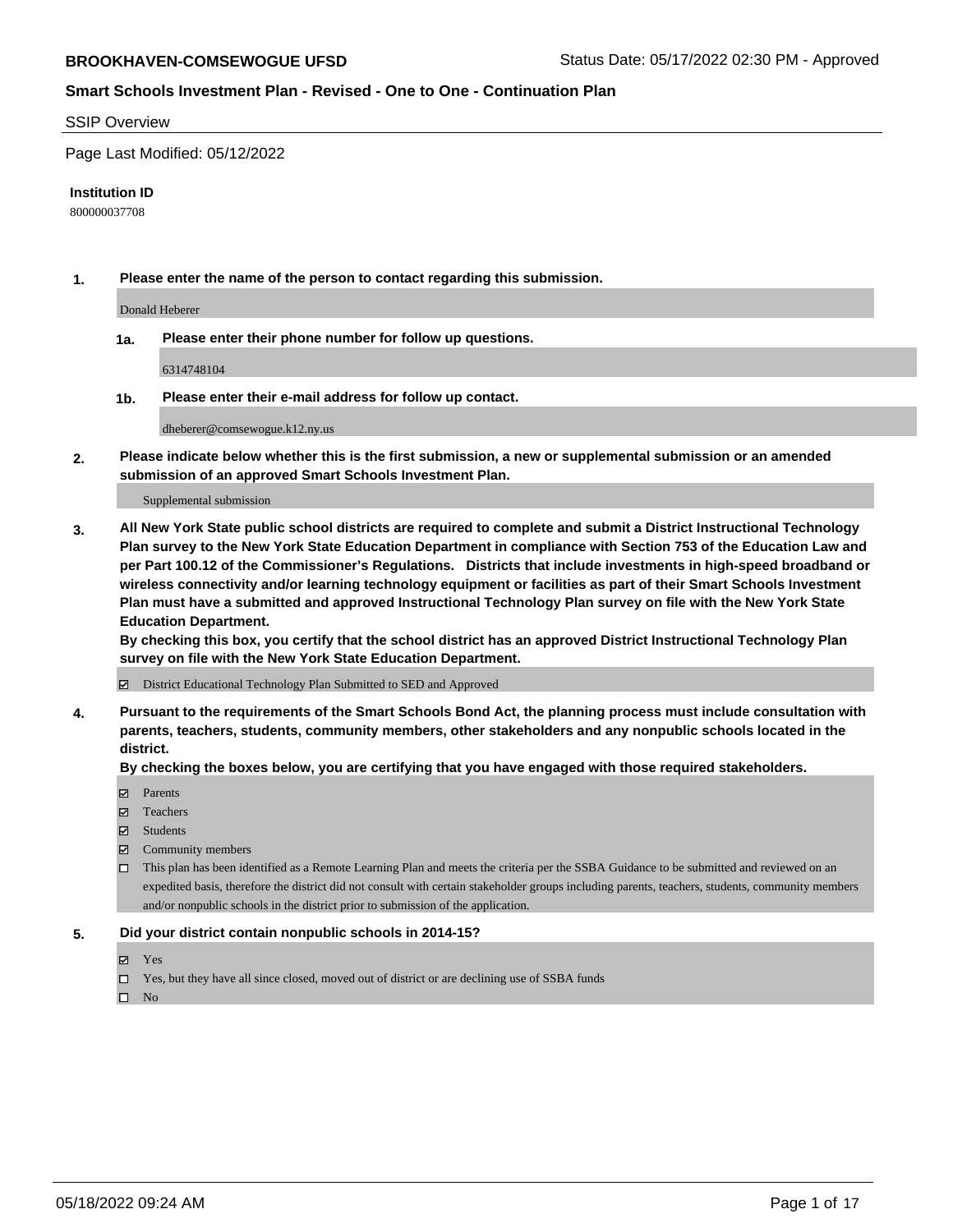#### SSIP Overview

Page Last Modified: 05/12/2022

#### **6. Certify that the following required steps have taken place by checking the boxes below:**

- The district developed and the school board approved a preliminary Smart Schools Investment Plan.
- $\boxtimes$  The preliminary plan was posted on the district website for at least 30 days. The district included an address to which any written comments on the plan should be sent.
- $\boxtimes$  The school board conducted a hearing that enabled stakeholders to respond to the preliminary plan. This hearing may have occured as part of a normal Board meeting, but adequate notice of the event must have been provided through local media and the district website for at least two weeks prior to the meeting.
- The district prepared a final plan for school board approval and such plan has been approved by the school board.
- $\boxtimes$  The final proposed plan that has been submitted has been posted on the district's website.
- This Plan has been identified as a Remote Learning Plan and meets the criteria per the SSBA Guidance to be submitted and reviewed on an expedited basis, therefore this plan has not met certain stakeholder engagement requirements including, consulting with nonpublic schools in advance of plan submission, having the school board conduct a hearing on the plan and/or posting the plan to the district website for a minimum of 30 days. This district will post the Remote Learning Plan to the district's website upon submission of the application.
- **6a. Please upload the proposed Smart Schools Investment Plan (SSIP) that was posted on the district's website, along with any supporting materials. Note that this should be different than your recently submitted Educational Technology Survey. The Final SSIP, as approved by the School Board, should also be posted on the website and remain there during the course of the projects contained therein.**

Board Final Approval.pdf Board Preliminary Approval.pdf Notes - Smart Schools Investment Plan Committee.pdf SSIP - One to One Continuation Plan - 1-18-2022.pdf

**6b. Enter the webpage address where the final Smart Schools Investment Plan is posted. The Plan should remain posted for the life of the included projects.**

https://www.comsewogue.k12.ny.us/school\_board/budget\_information/smart\_schools\_investment\_plan

**7. Please enter an estimate of the total number of students and staff that will benefit from this Smart Schools Investment Plan based on the cumulative projects submitted to date.**

4,200

**8. An LEA/School District may partner with one or more other LEA/School Districts to form a consortium to pool Smart Schools Bond Act funds for a project that meets all other Smart School Bond Act requirements. Each school district participating in the consortium will need to file an approved Smart Schools Investment Plan for the project and submit a signed Memorandum of Understanding that sets forth the details of the consortium including the roles of each respective district.**

 $\Box$  The district plans to participate in a consortium to partner with other school district(s) to implement a Smart Schools project.

**9. Please enter the name and 6-digit SED Code for each LEA/School District participating in the Consortium.**

| <b>Partner LEA/District</b> | <b>ISED BEDS Code</b> |
|-----------------------------|-----------------------|
| (No Response)               | (No Response)         |

**10. Please upload a signed Memorandum of Understanding with all of the participating Consortium partners.**

(No Response)

**11. Your district's Smart Schools Bond Act Allocation is:**

\$2,813,720

**12. Final 2014-15 BEDS Enrollment to calculate Nonpublic Sharing Requirement**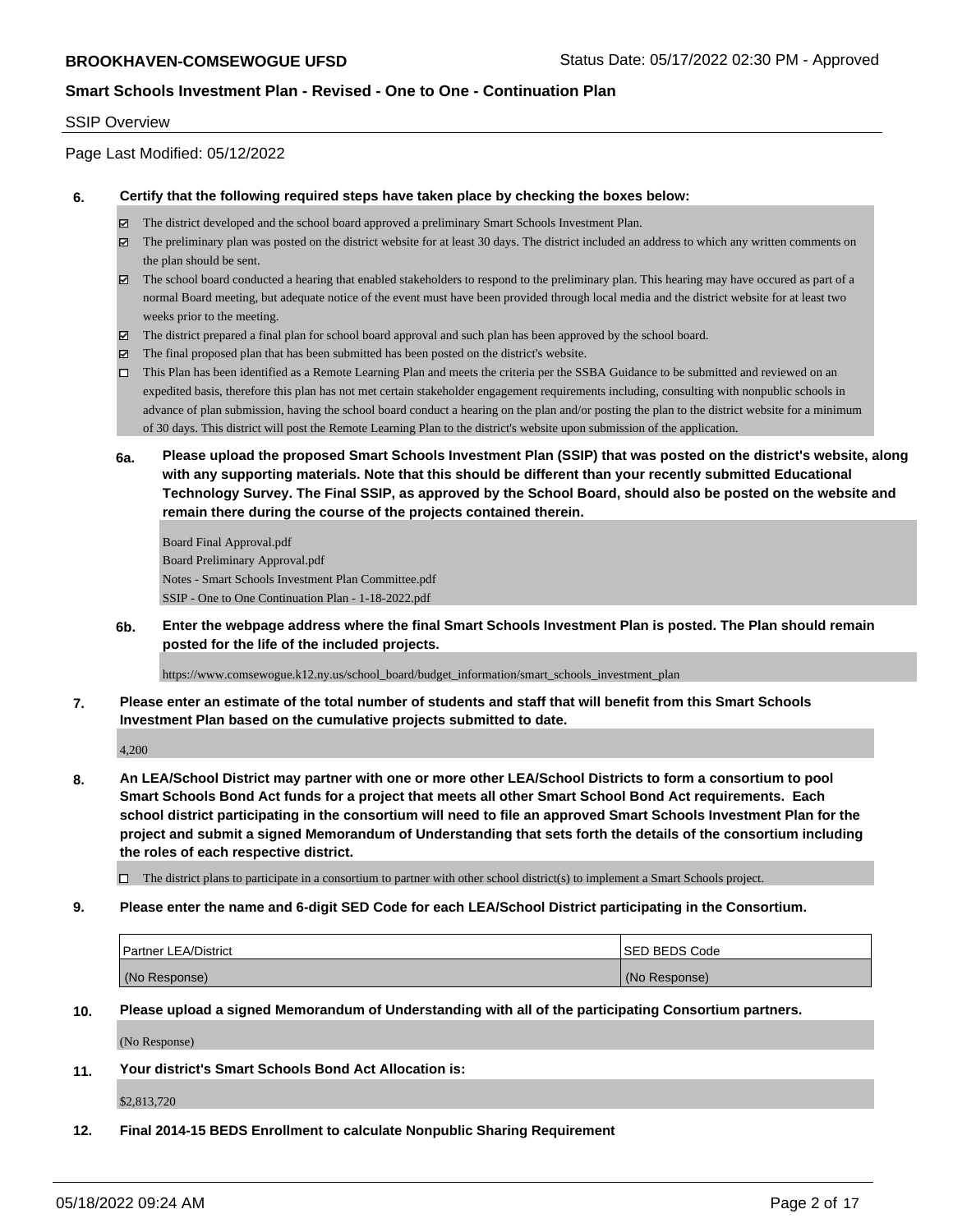SSIP Overview

Page Last Modified: 05/12/2022

|            | Public Enrollment | Nonpublic Enrollment | <b>Total Enrollment</b> | l Nonpublic Percentage |
|------------|-------------------|----------------------|-------------------------|------------------------|
| Enrollment | 3.670             | 52                   | 3.722.00                | .40 <sub>1</sub>       |

**13. This table compares each category budget total, as entered in that category's page, to the total expenditures listed in the category's expenditure table. Any discrepancies between the two must be resolved before submission.**

|                                            | Sub-Allocations   | <b>Expenditure Totals</b> | Difference |
|--------------------------------------------|-------------------|---------------------------|------------|
| School Connectivity                        | 0.00              | 0.00                      | 0.00       |
| Connectivity Projects for<br>l Communities | $\overline{0.00}$ | 0.00                      | 0.00       |
| Classroom Technology                       | 1,004,127.00      | 1,004,127.00              | 0.00       |
| Pre-Kindergarten Classrooms                | 0.00              | 0.00                      | 0.00       |
| Replace Transportable<br><b>Classrooms</b> | $\overline{0.00}$ | 0.00                      | 0.00       |
| High-Tech Security Features                | 0.00              | 0.00                      | 0.00       |
| Nonpublic Loan                             | $\overline{0.00}$ | 0.00                      | 0.00       |
| Totals:                                    | 1,004,127         | 1,004,127                 | 0          |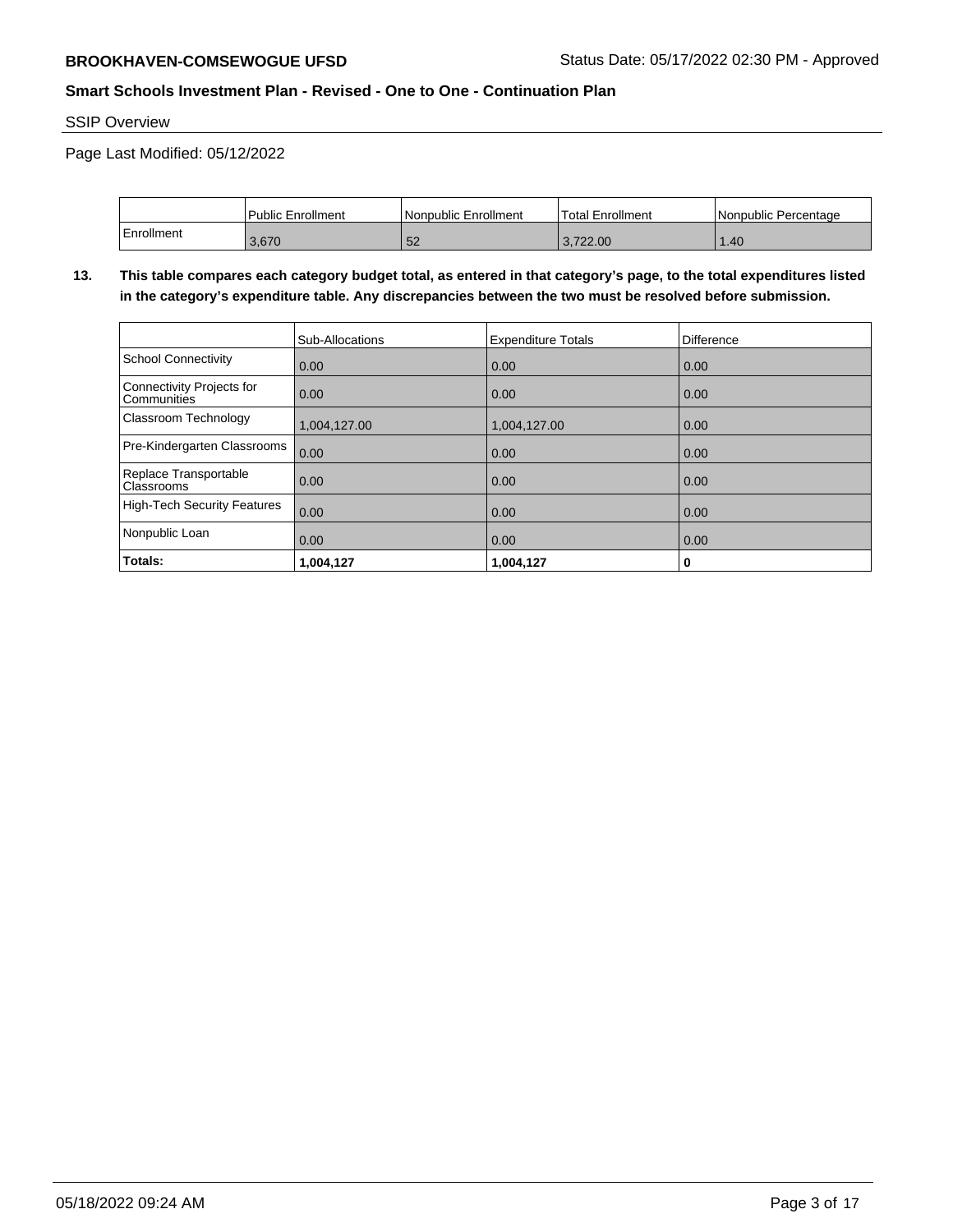#### School Connectivity

Page Last Modified: 01/13/2022

- **1. In order for students and faculty to receive the maximum benefit from the technology made available under the Smart Schools Bond Act, their school buildings must possess sufficient connectivity infrastructure to ensure that devices can be used during the school day. Smart Schools Investment Plans must demonstrate that:**
	- **• sufficient infrastructure that meets the Federal Communications Commission's 100 Mbps per 1,000 students standard currently exists in the buildings where new devices will be deployed, or**
	- **• is a planned use of a portion of Smart Schools Bond Act funds, or**
	- **• is under development through another funding source.**

**Smart Schools Bond Act funds used for technology infrastructure or classroom technology investments must increase the number of school buildings that meet or exceed the minimum speed standard of 100 Mbps per 1,000 students and staff within 12 months. This standard may be met on either a contracted 24/7 firm service or a "burstable" capability. If the standard is met under the burstable criteria, it must be:**

**1. Specifically codified in a service contract with a provider, and**

**2. Guaranteed to be available to all students and devices as needed, particularly during periods of high demand, such as computer-based testing (CBT) periods.**

**Please describe how your district already meets or is planning to meet this standard within 12 months of plan submission.**

(No Response)

- **1a. If a district believes that it will be impossible to meet this standard within 12 months, it may apply for a waiver of this requirement, as described on the Smart Schools website. The waiver must be filed and approved by SED prior to submitting this survey.**
	- By checking this box, you are certifying that the school district has an approved waiver of this requirement on file with the New York State Education Department.
- **2. Connectivity Speed Calculator (Required). If the district currently meets the required speed, enter "Currently Met" in the last box: Expected Date When Required Speed Will be Met.**

|                  | l Number of<br><b>Students</b> | Required Speed<br>l in Mbps | Current Speed in<br><b>Mbps</b> | <b>Expected Speed</b><br>to be Attained | Expected Date<br>When Reauired |
|------------------|--------------------------------|-----------------------------|---------------------------------|-----------------------------------------|--------------------------------|
|                  |                                |                             |                                 | Within 12 Months 1Speed Will be Met     |                                |
| Calculated Speed | (No Response)                  | 0.00                        | (No Response)                   | (No Response)                           | (No Response)                  |

**3. Describe how you intend to use Smart Schools Bond Act funds for high-speed broadband and/or wireless connectivity projects in school buildings.**

(No Response)

**4. Describe the linkage between the district's District Instructional Technology Plan and how the proposed projects will improve teaching and learning. (There should be a link between your response to this question and your responses to Question 1 in Section IV - NYSED Initiatives Alignment: "Explain how the district use of instructional technology will serve as a part of a comprehensive and sustained effort to support rigorous academic standards attainment and performance improvement for students."** 

**Your answer should also align with your answers to the questions in Section II - Strategic Technology Planning and the associated Action Steps in Section III - Action Plan.)**

(No Response)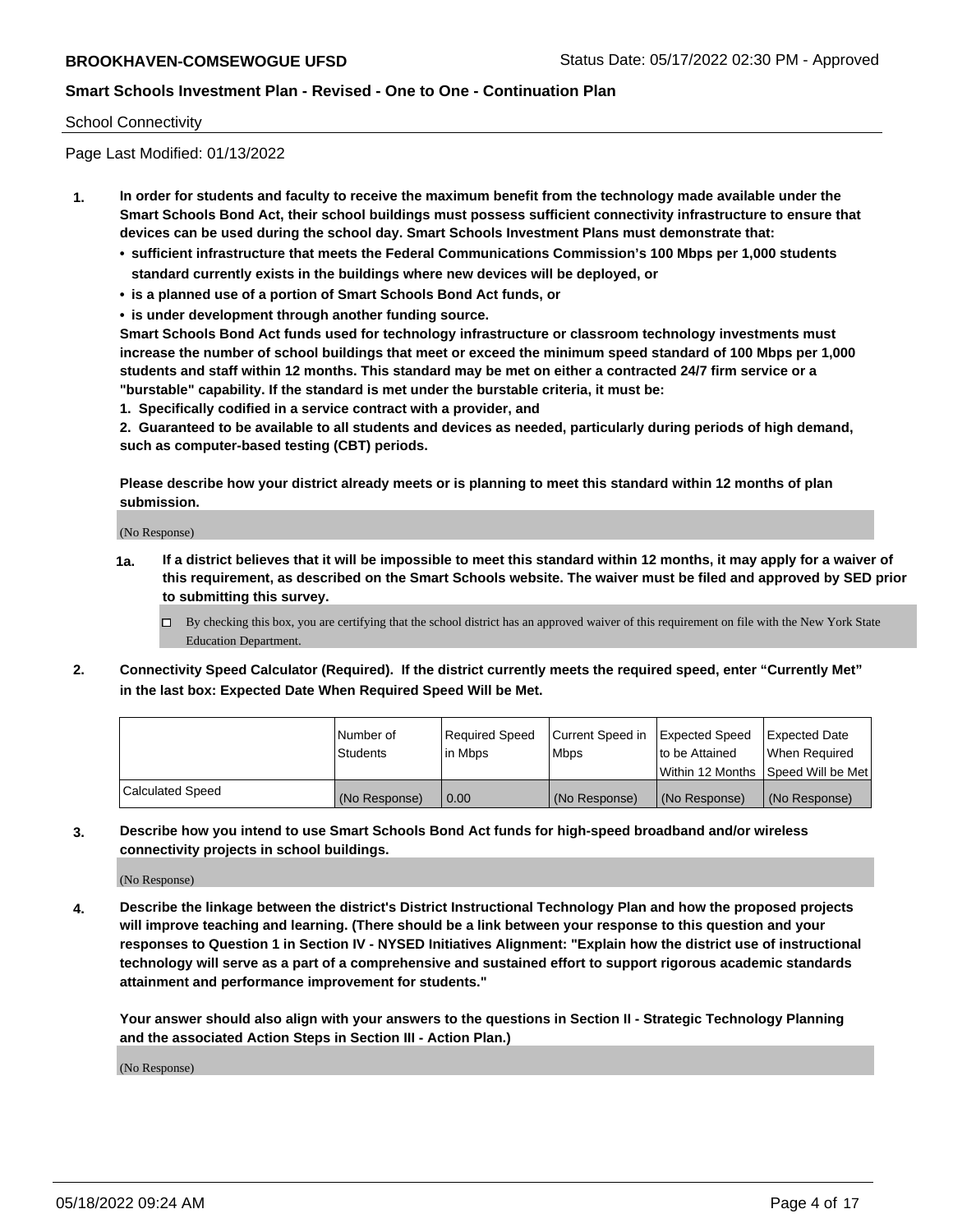#### School Connectivity

Page Last Modified: 01/13/2022

**5. If the district wishes to have students and staff access the Internet from wireless devices within the school building, or in close proximity to it, it must first ensure that it has a robust Wi-Fi network in place that has sufficient bandwidth to meet user demand.**

**Please describe how you have quantified this demand and how you plan to meet this demand.**

(No Response)

**6. Smart Schools plans with any expenditures in the School Connectivity category require a project number from the Office of Facilities Planning. Districts must submit an SSBA LOI and receive project numbers prior to submitting the SSIP. As indicated on the LOI, some projects may be eligible for a streamlined review and will not require a building permit.**

**Please indicate on a separate row each project number given to you by the Office of Facilities Planning.**

| Project Number   |  |
|------------------|--|
| (No<br>Response) |  |

**7. Certain high-tech security and connectivity infrastructure projects may be eligible for an expedited review process as determined by the Office of Facilities Planning.**

**Was your project deemed eligible for streamlined review?**

(No Response)

#### **8. Include the name and license number of the architect or engineer of record.**

| Name          | I License Number |
|---------------|------------------|
| (No Response) | (No Response)    |

#### **9. Public Expenditures – Loanable (Counts toward the nonpublic loan calculation)**

| Select the allowable expenditure type.<br>Repeat to add another item under each type. | <b>PUBLIC</b> Items to be<br>Purchased | Quantity         | Cost Per Item    | <b>Total Cost</b> |
|---------------------------------------------------------------------------------------|----------------------------------------|------------------|------------------|-------------------|
| (No Response)                                                                         | (No Response)                          | (No<br>Response) | (No<br>Response) | 0.00              |
|                                                                                       |                                        | 0                | 0.00             |                   |

## **10. Public Expenditures – Non-Loanable (Does not count toward nonpublic loan calculation)**

| Select the allowable expenditure | <b>PUBLIC</b> Items to be purchased | Quantity      | Cost per Item | <b>Total Cost</b> |
|----------------------------------|-------------------------------------|---------------|---------------|-------------------|
| type.                            |                                     |               |               |                   |
| Repeat to add another item under |                                     |               |               |                   |
| each type.                       |                                     |               |               |                   |
| (No Response)                    | (No Response)                       | (No Response) | (No Response) | 0.00              |
|                                  |                                     | U             | 0.00          |                   |

## **11. Final 2014-15 BEDS Enrollment to calculate Nonpublic Sharing Requirement (no changes allowed.)**

|            | <b>Public Enrollment</b> | Nonpublic Enrollment | <b>Total Enrollment</b> | Nonpublic Percentage |
|------------|--------------------------|----------------------|-------------------------|----------------------|
| Enrollment | 3.670                    | ວ∠                   | 3.722.00                | .40                  |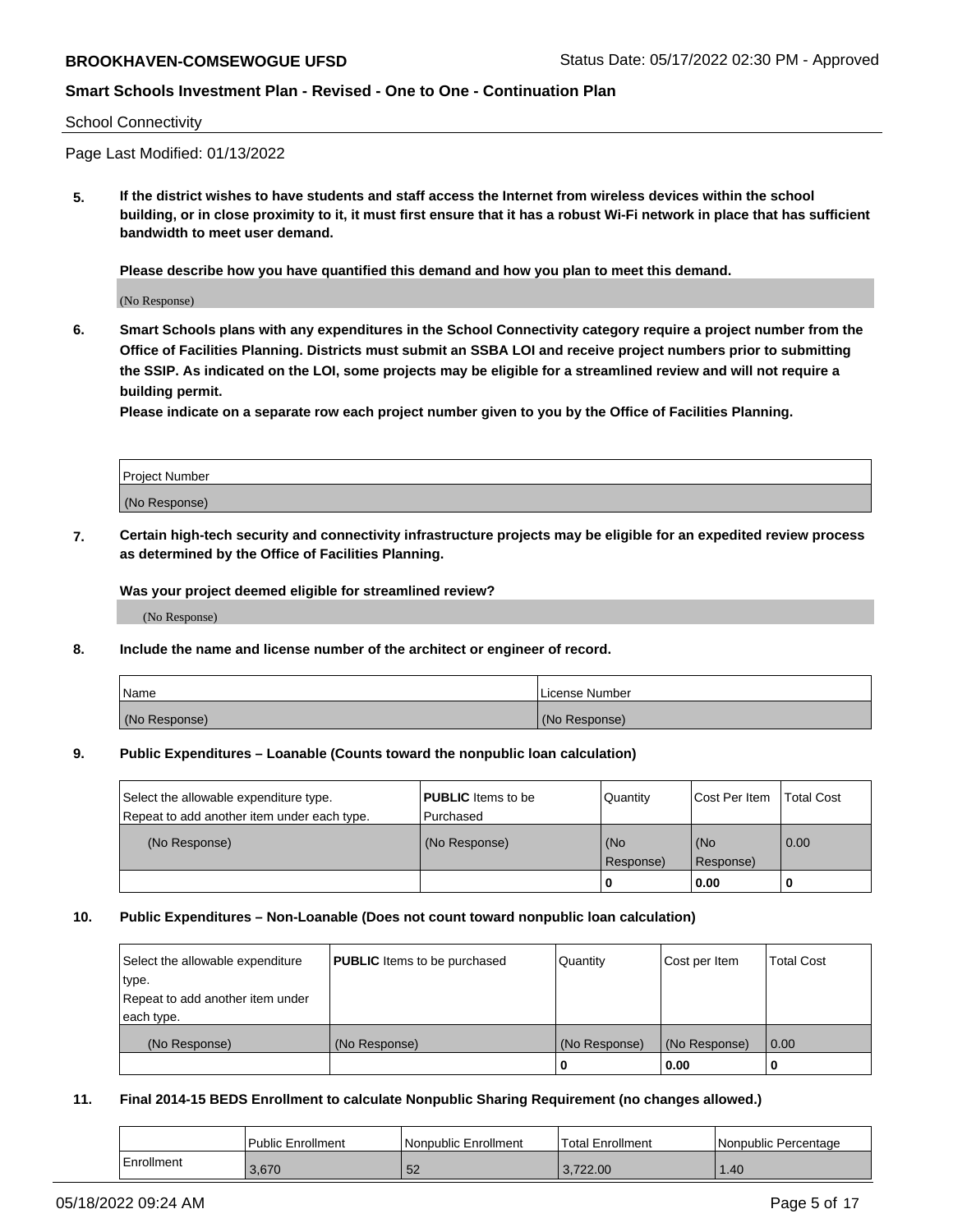# School Connectivity

Page Last Modified: 01/13/2022

# **12. Total Public Budget - Loanable (Counts toward the nonpublic loan calculation)**

|                                                 | <b>Public Allocations</b> | <b>Estimated Nonpublic Loan</b><br>Amount | <b>Estimated Total Sub-Allocations</b> |
|-------------------------------------------------|---------------------------|-------------------------------------------|----------------------------------------|
| Network/Access Costs                            | (No Response)             | 0.00                                      | 0.00                                   |
| School Internal Connections and  <br>Components | (No Response)             | 0.00                                      | 0.00                                   |
| Other                                           | (No Response)             | 0.00                                      | 0.00                                   |
| Totals:                                         | 0.00                      |                                           | 0                                      |

## **13. Total Public Budget – Non-Loanable (Does not count toward the nonpublic loan calculation)**

|                                            | Sub-          |
|--------------------------------------------|---------------|
|                                            | Allocation    |
| Network/Access Costs                       | (No Response) |
| <b>Outside Plant Costs</b>                 | (No Response) |
| School Internal Connections and Components | (No Response) |
| <b>Professional Services</b>               | (No Response) |
| Testing                                    | (No Response) |
| <b>Other Upfront Costs</b>                 | (No Response) |
| <b>Other Costs</b>                         | (No Response) |
| Totals:                                    | 0.00          |

## **14. School Connectivity Totals**

|                          | Total Sub-Allocations |
|--------------------------|-----------------------|
| Total Loanable Items     | 0.00                  |
| Total Non-Ioanable Items | 0.00                  |
| Totals:                  | 0                     |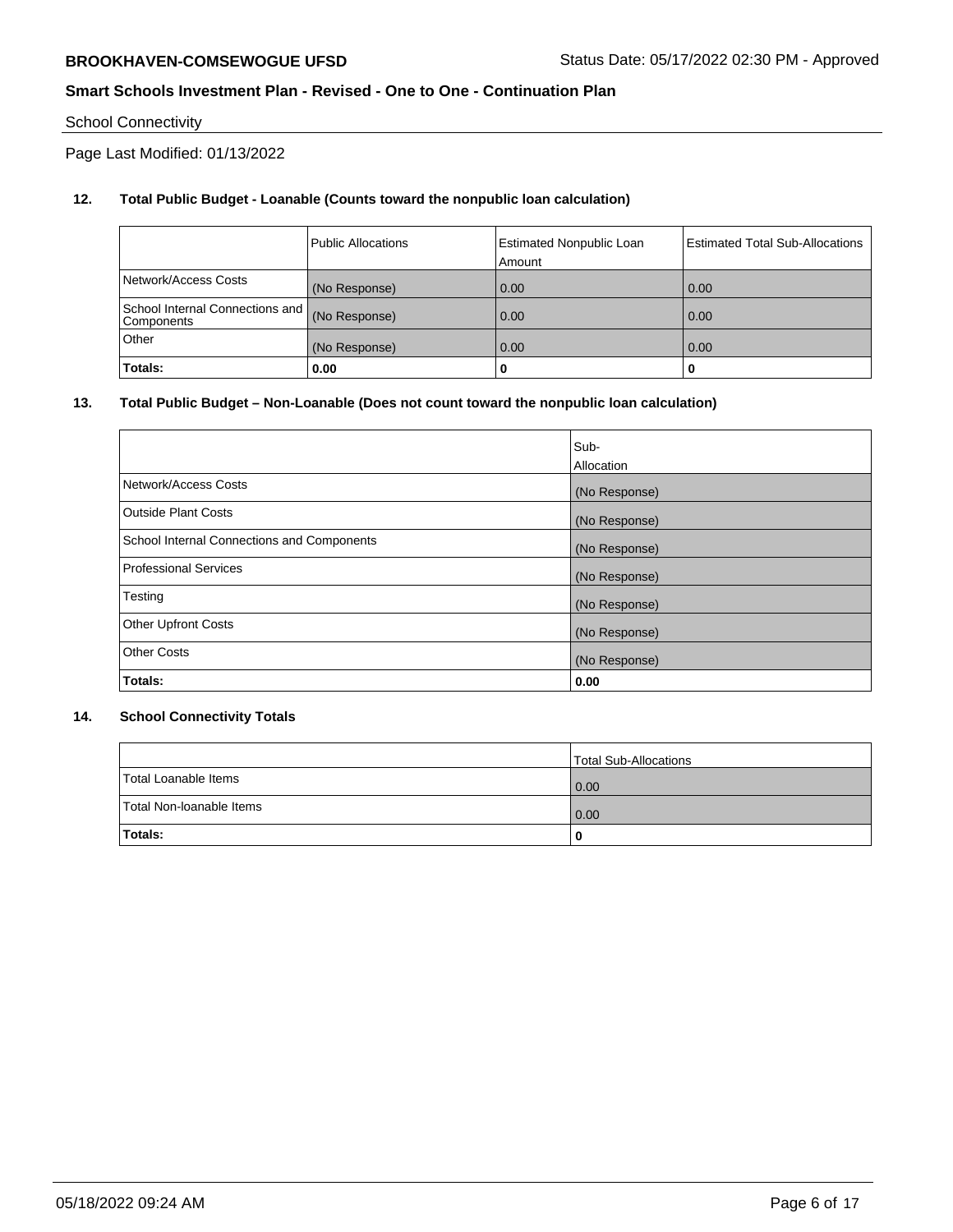Community Connectivity (Broadband and Wireless)

Page Last Modified: 01/13/2022

**1. Describe how you intend to use Smart Schools Bond Act funds for high-speed broadband and/or wireless connectivity projects in the community.**

(No Response)

**2. Please describe how the proposed project(s) will promote student achievement and increase student and/or staff access to the Internet in a manner that enhances student learning and/or instruction outside of the school day and/or school building.**

(No Response)

**3. Community connectivity projects must comply with all the necessary local building codes and regulations (building and related permits are not required prior to plan submission).**

 $\Box$  I certify that we will comply with all the necessary local building codes and regulations.

**4. Please describe the physical location of the proposed investment.**

(No Response)

**5. Please provide the initial list of partners participating in the Community Connectivity Broadband Project, along with their Federal Tax Identification (Employer Identification) number.**

| <b>Project Partners</b> | l Federal ID # |
|-------------------------|----------------|
| (No Response)           | (No Response)  |

**6. Please detail the type, quantity, per unit cost and total cost of the eligible items under each sub-category.**

| Select the allowable expenditure | Item to be purchased | Quantity      | Cost per Item | <b>Total Cost</b> |
|----------------------------------|----------------------|---------------|---------------|-------------------|
| type.                            |                      |               |               |                   |
| Repeat to add another item under |                      |               |               |                   |
| each type.                       |                      |               |               |                   |
| (No Response)                    | (No Response)        | (No Response) | (No Response) | 0.00              |
|                                  |                      | 0             | 0.00          |                   |

**7. If you are submitting an allocation for Community Connectivity, complete this table.**

**Note that the calculated Total at the bottom of the table must equal the Total allocation for this category that you entered in the SSIP Overview overall budget.**

|                                    | Sub-Allocation |
|------------------------------------|----------------|
| Network/Access Costs               | (No Response)  |
| Outside Plant Costs                | (No Response)  |
| <b>Tower Costs</b>                 | (No Response)  |
| <b>Customer Premises Equipment</b> | (No Response)  |
| Professional Services              | (No Response)  |
| Testing                            | (No Response)  |
| <b>Other Upfront Costs</b>         | (No Response)  |
| <b>Other Costs</b>                 | (No Response)  |
| Totals:                            | 0.00           |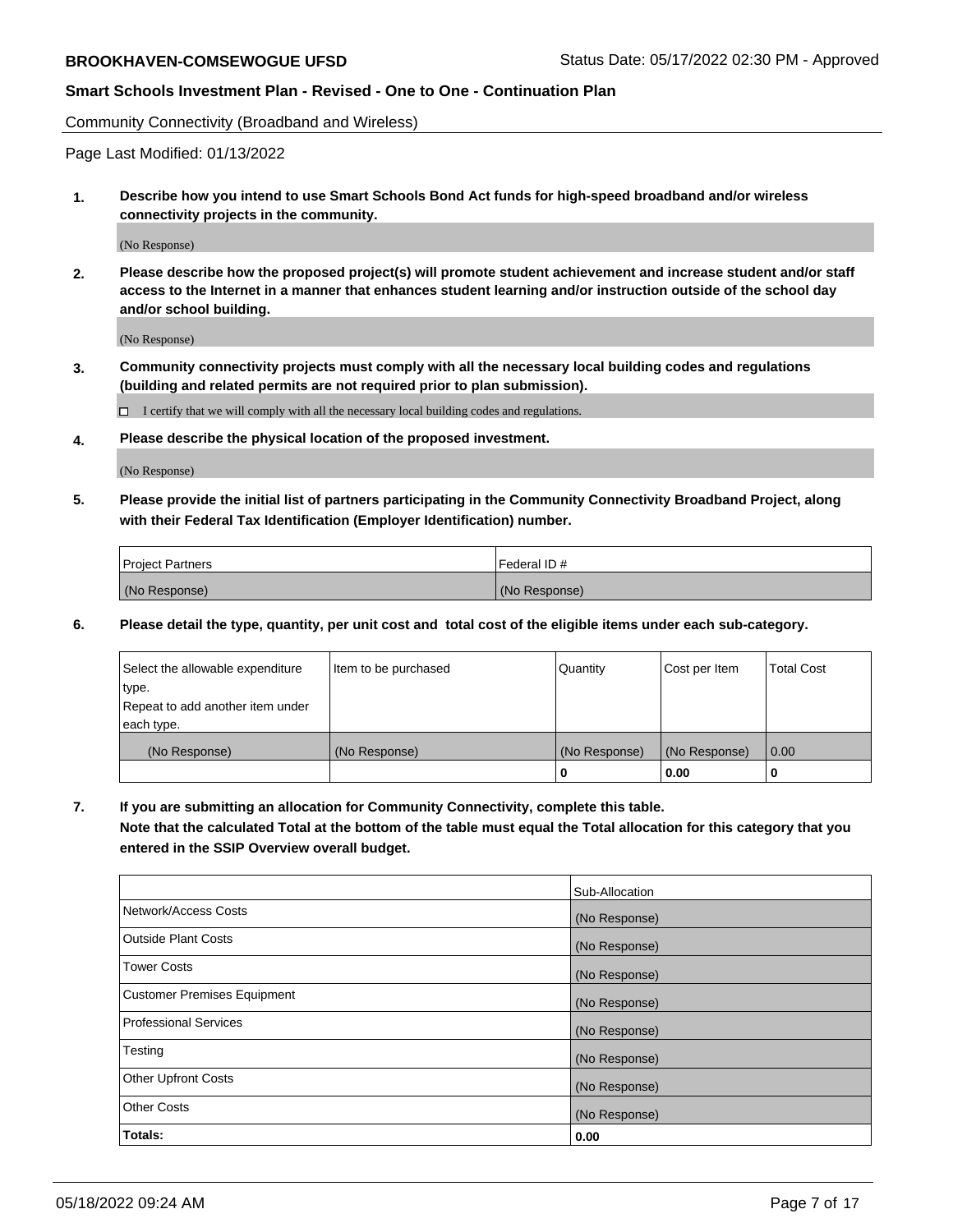## Classroom Learning Technology

Page Last Modified: 05/12/2022

**1. In order for students and faculty to receive the maximum benefit from the technology made available under the Smart Schools Bond Act, their school buildings must possess sufficient connectivity infrastructure to ensure that devices can be used during the school day. Smart Schools Investment Plans must demonstrate that sufficient infrastructure that meets the Federal Communications Commission's 100 Mbps per 1,000 students standard currently exists in the buildings where new devices will be deployed, or is a planned use of a portion of Smart Schools Bond Act funds, or is under development through another funding source.**

**Smart Schools Bond Act funds used for technology infrastructure or classroom technology investments must increase the number of school buildings that meet or exceed the minimum speed standard of 100 Mbps per 1,000 students and staff within 12 months. This standard may be met on either a contracted 24/7 firm service or a "burstable" capability. If the standard is met under the burstable criteria, it must be:**

**1. Specifically codified in a service contract with a provider, and**

**2. Guaranteed to be available to all students and devices as needed, particularly during periods of high demand, such as computer-based testing (CBT) periods.**

**Please describe how your district already meets or is planning to meet this standard within 12 months of plan submission.**

The District has upgraded and is in the process of upgrading necessary infrastructure components, such as its firewall, core main building switches, server farm, and fail-over capabilities to live back-ups. In addition the district currently provides bandwidth of 2000Mbps, which greatly exceeds this standard.

- **1a. If a district believes that it will be impossible to meet this standard within 12 months, it may apply for a waiver of this requirement, as described on the Smart Schools website. The waiver must be filed and approved by SED prior to submitting this survey.**
	- By checking this box, you are certifying that the school district has an approved waiver of this requirement on file with the New York State Education Department.
- **2. Connectivity Speed Calculator (Required). If the district currently meets the required speed, enter "Currently Met" in the last box: Expected Date When Required Speed Will be Met.**

|                  | l Number of | Required Speed | Current Speed in Expected Speed |                 | <b>Expected Date</b>                |
|------------------|-------------|----------------|---------------------------------|-----------------|-------------------------------------|
|                  | Students    | l in Mbps      | <b>Mbps</b>                     | Ito be Attained | When Required                       |
|                  |             |                |                                 |                 | Within 12 Months ISpeed Will be Met |
| Calculated Speed | 3,650       | 365.00         | 2000                            | 2000            | <b>Currently Met</b>                |

**3. If the district wishes to have students and staff access the Internet from wireless devices within the school building, or in close proximity to it, it must first ensure that it has a robust Wi-Fi network in place that has sufficient bandwidth to meet user demand.**

**Please describe how you have quantified this demand and how you plan to meet this demand.**

The Comsewogue School District has wireless saturation throughout the 6 buildings. There are currently over 240 Aerohive AP230 802.11ac dual radio wireless access points managed over cloud based controllers. We maintain this infrastructure through our existing budget.

**4. All New York State public school districts are required to complete and submit an Instructional Technology Plan survey to the New York State Education Department in compliance with Section 753 of the Education Law and per Part 100.12 of the Commissioner's Regulations.**

**Districts that include educational technology purchases as part of their Smart Schools Investment Plan must have a submitted and approved Instructional Technology Plan survey on file with the New York State Education Department.**

By checking this box, you are certifying that the school district has an approved Instructional Technology Plan survey on file with the New York State Education Department.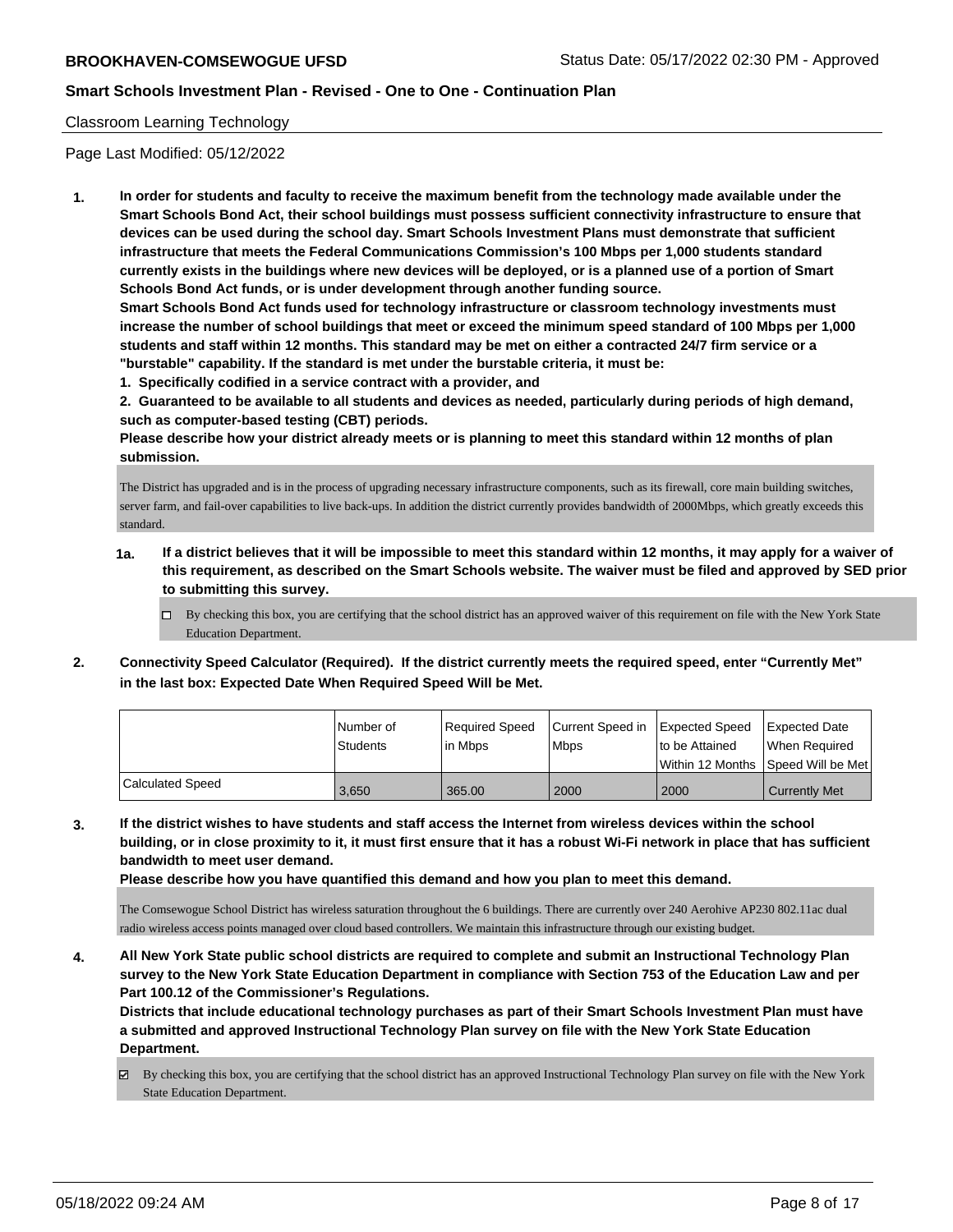## Classroom Learning Technology

Page Last Modified: 05/12/2022

**5. Describe the devices you intend to purchase and their compatibility with existing or planned platforms or systems. Specifically address the adequacy of each facility's electrical, HVAC and other infrastructure necessary to install and support the operation of the planned technology.**

Chromebooks will be purchased and placed in classrooms which have existing electrical, wiring and HVAC. These devices will be used to replace some end of life devices and increase availability for students accessing technology from multiple locations.

### **6. Describe how the proposed technology purchases will:**

- **> enhance differentiated instruction;**
- **> expand student learning inside and outside the classroom;**
- **> benefit students with disabilities and English language learners; and**
- **> contribute to the reduction of other learning gaps that have been identified within the district.**

**The expectation is that districts will place a priority on addressing the needs of students who struggle to succeed in a rigorous curriculum. Responses in this section should specifically address this concern and align with the district's Instructional Technology Plan (in particular Question 2 of E. Curriculum and Instruction: "Does the district's instructional technology plan address the needs of students with disabilities to ensure equitable access to instruction, materials and assessments?" and Question 3 of the same section: "Does the district's instructional technology plan address the provision of assistive technology specifically for students with disabilities to ensure access to and participation in the general curriculum?")**

**In addition, describe how the district ensures equitable access to instruction, materials and assessments and participation in the general curriculum for both SWD and English Language Learners/Multilingual Learners (ELL/MLL) students.**

## **Please note: If this plan has been identified as a Remote Learning Plan to be submitted and reviewed on an expedited basis, the district should explain how this plan will facilitate remote and hybrid learning, in lieu of responding to the question above.**

Through our one to one initiative, we offer students modern skills and learning opportunities that are independent of time and location. Having a oneto-one platform required us to rethink every aspect of our education system. It demanded more than teaching students to be problem solvers and effective collaborators. Students have had the opportunity to be actively engaged in their learning through the support of a wide variety of technology infrastructure, computer and device hardware as well as support staff. With the 1:1 Chromebook initiative throughout the district, we looked critically at our pedagogy and how we can move to more active learning in student-centered classrooms. Students engaged in active learning are making their own meaning and constructing their own knowledge in the process. All of our planning, teaching, and assessing is centered around the needs and abilities of students. We provide a learning environment that supports the strengths and needs of individual learners, preparing students to be college and career ready. Technology enables teachers to provide students with resources to meet their individual learning styles. We have already provided Chromebooks to all of our High School and Middle School students to bring to and from school so they can learn in school and/or remotely. We have provided our elementary school students with Chromebooks in their Classrooms so they can learn with the technology. We also have opportunities in which the students can bring the devices home as needed. In order to continue with our district 1 to 1 initiative we need to refresh our devices that are nearing End of Life and will no longer receive critical security updates. The Smart School bond money will ensure that secure Chromebook devices are kept in the hands of each student at Comsewogue. This improves access for our students to the myriad resources available through Google for Education and continues access to a number of online resources and environments. Our one to one initiative supports Comsewogues Problem Based Learning, Social Emotional Learning and Student focused initiatives.

# **7. Where appropriate, describe how the proposed technology purchases will enhance ongoing communication with parents and other stakeholders and help the district facilitate technology-based regional partnerships, including distance learning and other efforts.**

These purchases will continue to support our initial vision moreso than ever in a pandemic/post-pandemic world. We will continue to enhance our students 21st Century skills and learning opportunities that are independent of time and location. These goals and initiatives will dramatically change the way we teach and the way students learn and open the door to a collaborative environment and a true community and global connection. At Comsewogue we use Google for Education (GfE) which allows students to access their information and instructional tools at school or away from any device. With GfE we integrate Google Classroom which makes the connection to these tools even more seamless.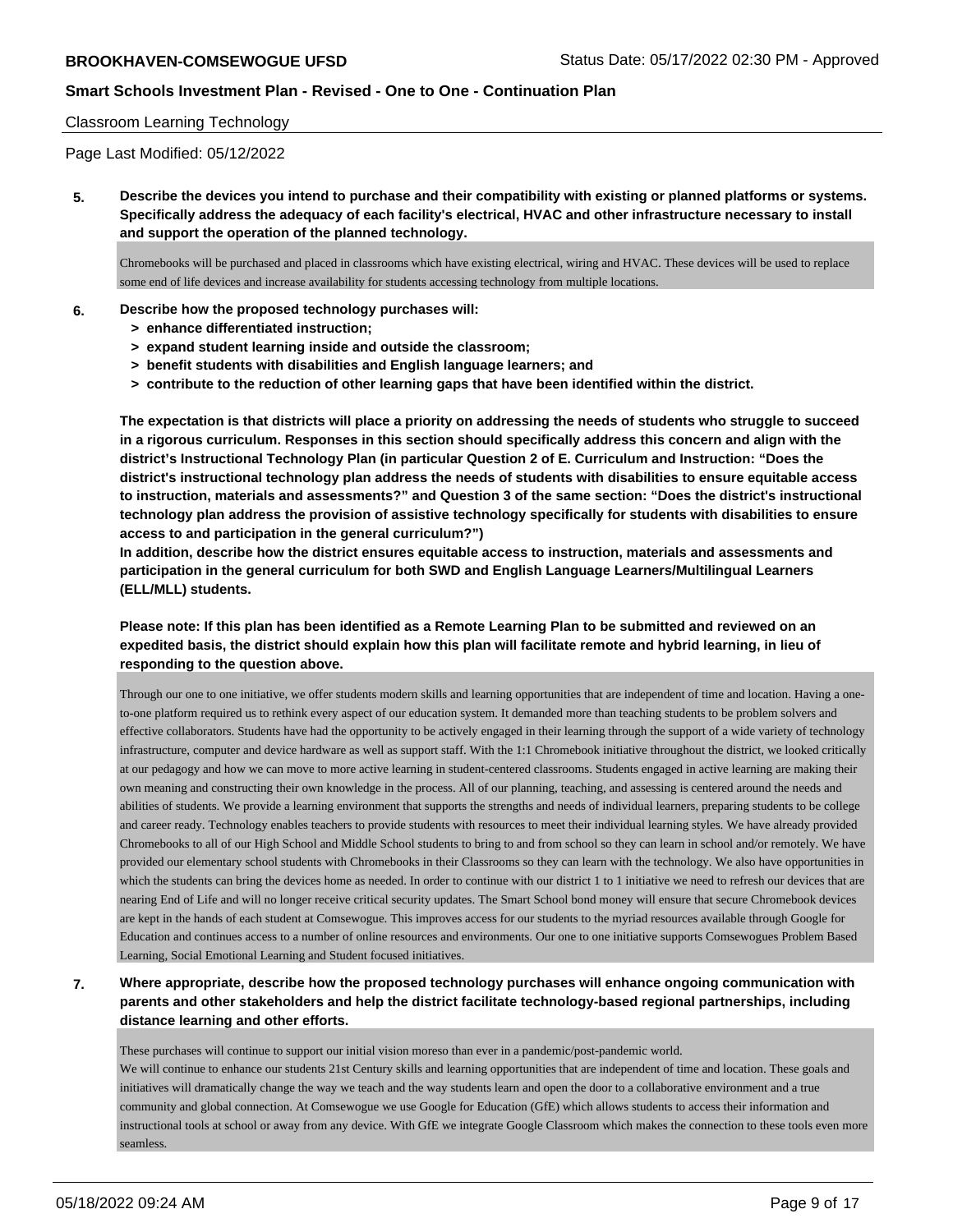## Classroom Learning Technology

Page Last Modified: 05/12/2022

**8. Describe the district's plan to provide professional development to ensure that administrators, teachers and staff can employ the technology purchased to enhance instruction successfully.**

**Note: This response should be aligned and expanded upon in accordance with your district's response to Question 1 of F. Professional Development of your Instructional Technology Plan: "Please provide a summary of professional development offered to teachers and staff, for the time period covered by this plan, to support technology to enhance teaching and learning. Please include topics, audience and method of delivery within your summary."**

**Please note: If this plan has been identified as a Remote Learning Plan to be submitted and reviewed on an expedited basis, the district should provide a statement confirming that the district has provided or will provide professional development on these devices to its staff, in lieu of responding to the question above.**

Professional Development - At Comsewogue we have a dedicated Technology Integration Specialist working with administrators and teachers delivering workshops, push-in sessions and one on one appointments. We also have our Library Media Specialist working in their buildings with teachers on technology project planning. The Teacher Integration Specialist, Library Media Specialists and the Instructional Technology administrator work closely to plan and integrate technology throughout the curriculum.

PD offerings will include:

EdPuzzle - Flipped Learning Videos - Flipped Learning is a new concept that allows students to learn the material via online video and then have more time to practice it in class. You can also have online discussions. You don't have to flip everything, maybe just a unit, or a particular assignment. YouTube and EdPuzzle. Come see what's all about!

BrainPop - Come explore some exciting new features included in Comsewogue's Brainpop subscription. BrainPop has more content for teachers to use directly in their classroom, with assessments and activities to accompany every video and topic.

Creating your Own Content Videos - You don't need to have expensive or complicated software to make your own videos for your class. With a simple microphone and a device you can make your own videos for your students to use as a review, absent, or for a flipped learning model. Come see how easy it is to begin!

EdTech Resources: What's new and Exciting! - On the web there are so many tools out there, how do you find the best ones and stay on top of them all? Fear not, if you come to this workshop you will learn the best ones for your grade-level or content area.

Wizer.Me Worksheet and Other Cool Tools - Wizer.Me is a tool for teachers to make cool, interactive online worksheets for their students. Interactive resources online can provide your students a blended learning experience without a lot of legwork in advance. In addition, complimentary tools and apps will be explored in conjunction with Wizer and Google Apps for Education. Participations will see the benefit of making their worksheets, quizzes and assessments digital and interactive.

Chromebooks and Getting the Most of Google Chrome - Are you and/or your students using Chromebooks in the classroom? Want to know all the tips, tricks and best practices for using Chromebooks in the Classroom? Come to this workshop where we will explore the best ways to leverage chromebooks in the classroom as well as apps and extensions you can install to improve the functionality of Chrome and the Chromebook Google Classroom and Google Drive - Google Classroom is quickly becoming a must-have tool for teachers. Come to this workshop to see the best ways to use this tool and leverage Google Drive to help foster collaboration and student workflow. In addition, we will explore best practices, tips and tricks and few other add-ons and apps that make Google Classroom even better.

Google Forms - Collect Data and Make Quizzes in a Few Easy Steps - Google Forms is one of the most powerful tools in the Google Apps suite. You can use it to collect data from others or give a quiz to your students. All data is collected automatically in a spreadsheet. In this workshop, we will make several types of forms and explore some of the great add-ons, like flubaroo, and others so you can get the most of Google Forms. Come ready with some ideas so we can help develop them during the session.

The New Google Sites- Looking to make a Google Site for your Teacher webpage, the new Google Sites is a great tool. It's fast and easy. It leverages the power of Google Drive, Calendar, YouTube and others to bring you great tools to make your website dynamic and easy to update.

Gmail, Contacts, Google Calendar - The Exciting Transition from Outlook - Gmail, Contacts, Google Calendar will allow everyone to have everything in one place. No longer will you need two accounts as single-sign-on will seamlessly allow users to be able to use your email and calendar alongside Google Drive, Sites and Classroom. Gmail has some great features that helps categorize email and reduce the clutter. With Google Calendar you can share your calendars with colleagues or students for assignments. Having your contacts setup in Gmail will help you be able to email others and students easily. Come to this workshop so you will be ready for the exciting transition!

NEWSELA: Reading for Lexile Levels - Starting this year, Comsewogue has purchased a subscription to NEWSELA! Newsela is a fantastic reading comprehension website that curates news daily articles and rewrites them at different lexile levels for the students. It also has guided questions for each article and allows you to create your own class and monitor student progress. Come check it out!

Learning A-Z: RazKids, Science, ETC -Comsewogue now has a Learning A-Z subscription for all elementary and middle school teachers. This expands upon the popular RazKids tool and gives more options for teachers to assign readings and monitor student progress. Come see how you can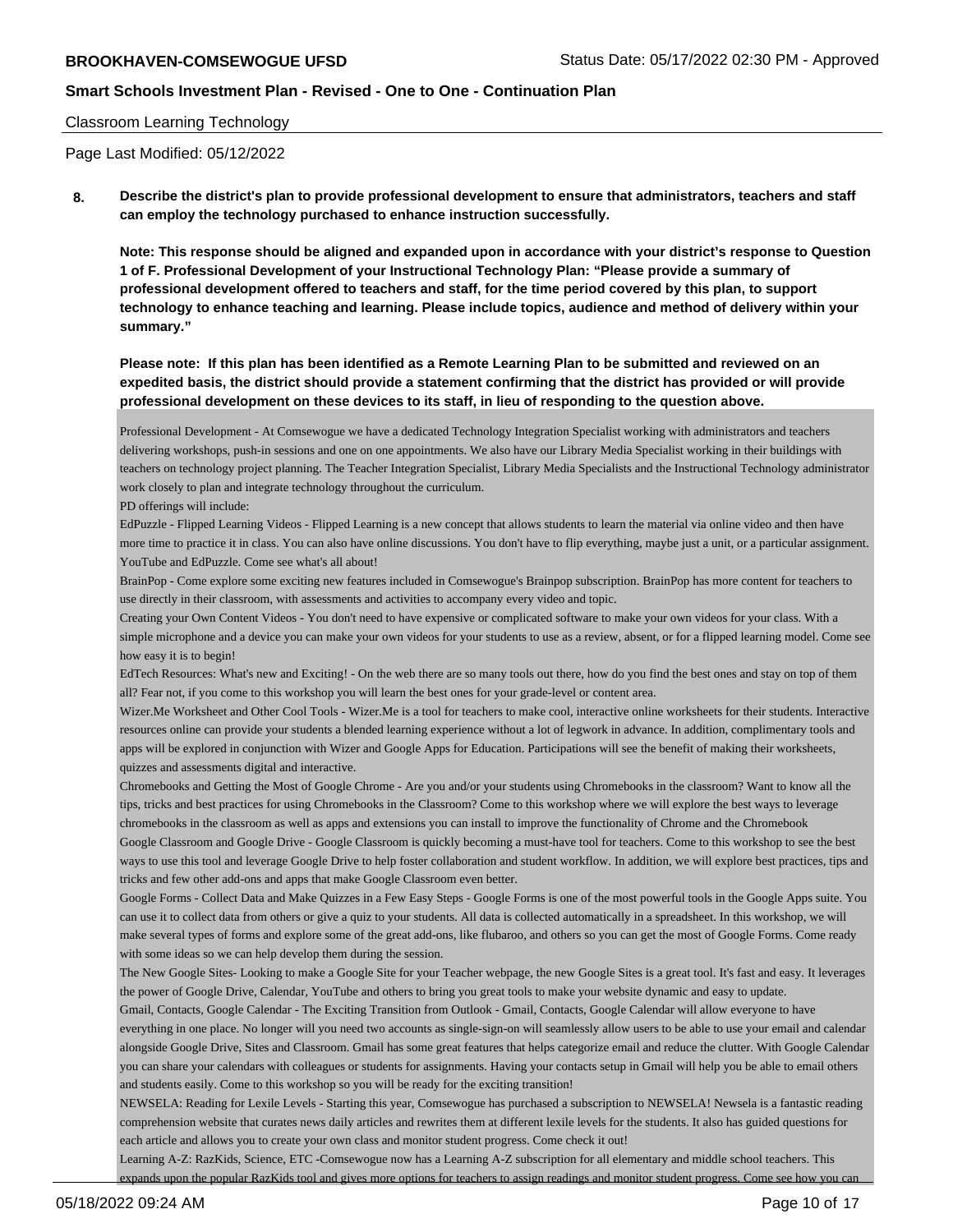## Classroom Learning Technology

## Page Last Modified: 05/12/2022

#### use Learning A-Z in your classroom today!

SeeSaw for K-2: Seesaw is a platform for student engagement. It is teacher, parent and most of all student friendly. K-2 students have an easier time using SeeSaw than other platforms like Google Classroom. In this workshop, we will take a 90 minute deep dive into the platform led by one of your own classroom teachers using the platform. With SeeSaw, teachers can empower students to create, reflect, share, and collaborate. Students show what they know using photos, videos, drawings, text, PDFs, and links. It's simple to get student work in one place and share with families, and nothing is shared without teacher approval. Comsewogue will be having SeeSaw as the Learning Management System for K-2 teachers. Come take a sneak peak at what SeeSaw can offer you and your students next year, whether through Remote Learning or just providing a way to interact with your students and parents in and outside of the classroom.

- **9. Districts must contact one of the SUNY/CUNY teacher preparation programs listed on the document on the left side of the page that supplies the largest number of the district's new teachers to request advice on innovative uses and best practices at the intersection of pedagogy and educational technology.**
	- $\boxtimes$  By checking this box, you certify that you have contacted the SUNY/CUNY teacher preparation program that supplies the largest number of your new teachers to request advice on these issues.
	- **9a. Please enter the name of the SUNY or CUNY Institution that you contacted.**

SUNY Stony Brook

**9b. Enter the primary Institution phone number.**

631-632-7067

**9c. Enter the name of the contact person with whom you consulted and/or will be collaborating with on innovative uses of technology and best practices.**

Dr. Craig Markson

**10. To ensure the sustainability of technology purchases made with Smart Schools funds, districts must demonstrate a long-term plan to maintain and replace technology purchases supported by Smart Schools Bond Act funds. This sustainability plan shall demonstrate a district's capacity to support recurring costs of use that are ineligible for Smart Schools Bond Act funding such as device maintenance, technical support, Internet and wireless fees, maintenance of hotspots, staff professional development, building maintenance and the replacement of incidental items. Further, such a sustainability plan shall include a long-term plan for the replacement of purchased devices and equipment at the end of their useful life with other funding sources.**

 $\boxtimes$  By checking this box, you certify that the district has a sustainability plan as described above.

**11. Districts must ensure that devices purchased with Smart Schools Bond funds will be distributed, prepared for use, maintained and supported appropriately. Districts must maintain detailed device inventories in accordance with generally accepted accounting principles.**

By checking this box, you certify that the district has a distribution and inventory management plan and system in place.

**12. Please detail the type, quantity, per unit cost and total cost of the eligible items under each sub-category.**

| Select the allowable expenditure | Item to be Purchased             | Quantity | Cost per Item | <b>Total Cost</b> |
|----------------------------------|----------------------------------|----------|---------------|-------------------|
| type.                            |                                  |          |               |                   |
| Repeat to add another item under |                                  |          |               |                   |
| each type.                       |                                  |          |               |                   |
| <b>Laptop Computers</b>          | Acer R753 Chromebook             | 2.319    | 403.00        | 934,557.00        |
| <b>Other Costs</b>               | <b>Chromebook Licenses/ Fees</b> | 2,319    | 30.00         | 69,570.00         |
|                                  |                                  | 4,638    | 433.00        | 1,004,127         |

**13. Final 2014-15 BEDS Enrollment to calculate Nonpublic Sharing Requirement (no changes allowed.)**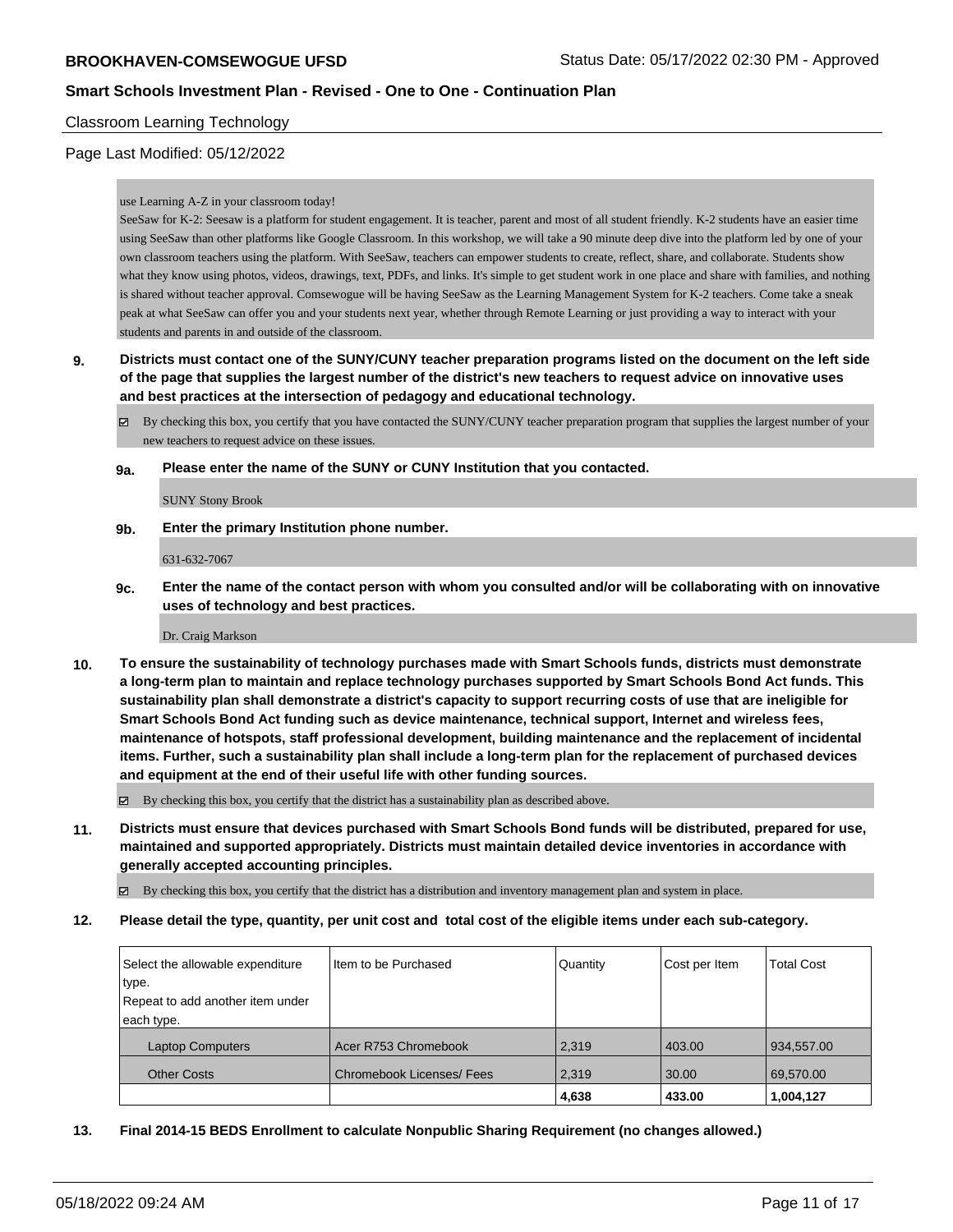# Classroom Learning Technology

Page Last Modified: 05/12/2022

|            | <b>Public Enrollment</b> | Nonpublic Enrollment | <b>Total Enrollment</b> | l Nonpublic<br>Percentage |
|------------|--------------------------|----------------------|-------------------------|---------------------------|
| Enrollment | 3.670                    | 52                   | 3.722.00                | 1.40                      |

# **14. If you are submitting an allocation for Classroom Learning Technology complete this table.**

|                          | Public School Sub-Allocation | <b>Estimated Nonpublic Loan</b><br>Amount<br>(Based on Percentage Above) | <b>Estimated Total Public and</b><br>Nonpublic Sub-Allocation |
|--------------------------|------------------------------|--------------------------------------------------------------------------|---------------------------------------------------------------|
| Interactive Whiteboards  | (No Response)                | 0.00                                                                     | 0.00                                                          |
| <b>Computer Servers</b>  | (No Response)                | 0.00                                                                     | 0.00                                                          |
| <b>Desktop Computers</b> | (No Response)                | 0.00                                                                     | 0.00                                                          |
| <b>Laptop Computers</b>  | 934,557.00                   | 0.00                                                                     | 934,557.00                                                    |
| <b>Tablet Computers</b>  | (No Response)                | 0.00                                                                     | 0.00                                                          |
| <b>Other Costs</b>       | 69,570.00                    | 0.00                                                                     | 69.570.00                                                     |
| Totals:                  | 1,004,127.00                 | 0                                                                        | 1,004,127                                                     |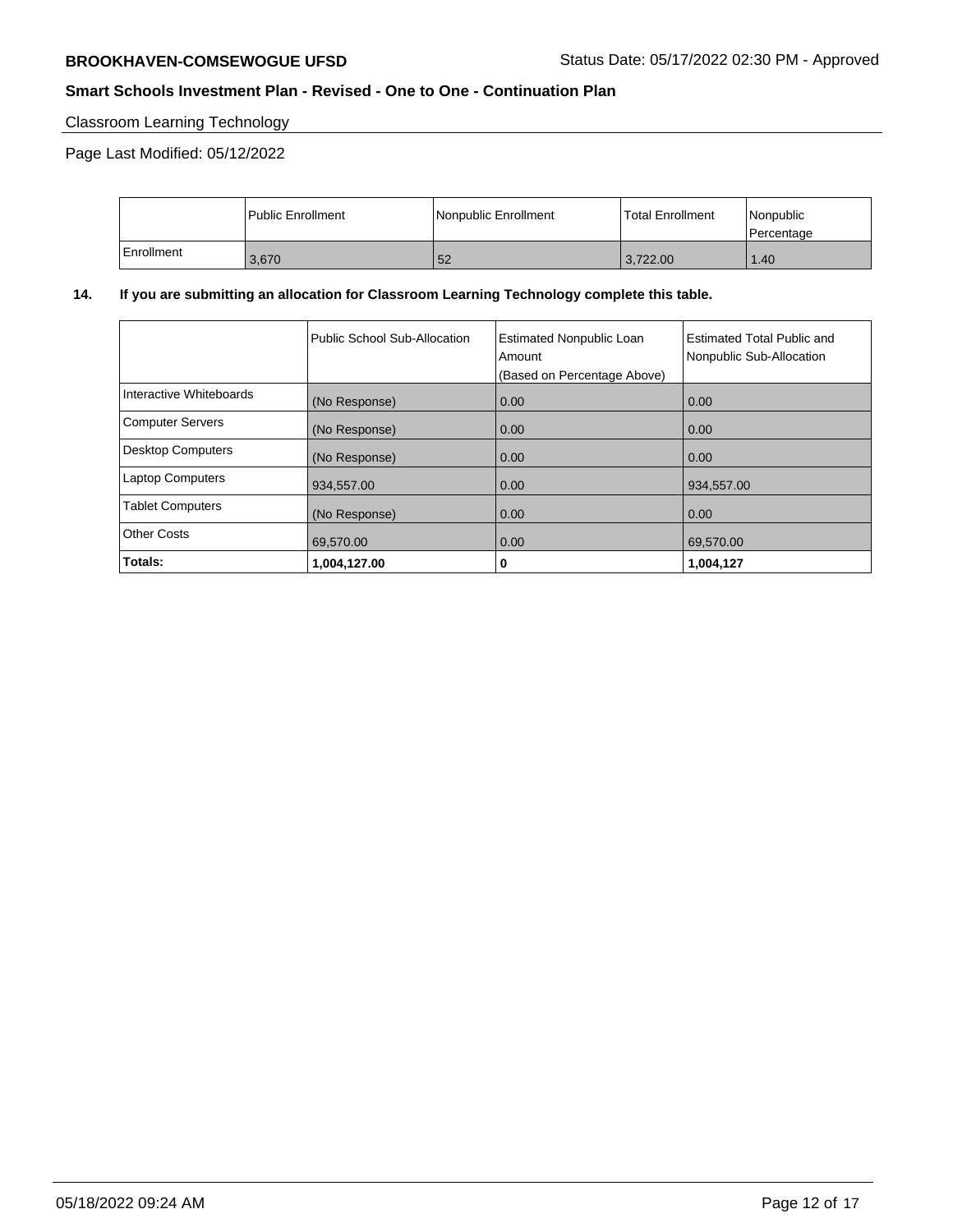#### Pre-Kindergarten Classrooms

Page Last Modified: 01/13/2022

**1. Provide information regarding how and where the district is currently serving pre-kindergarten students and justify the need for additional space with enrollment projections over 3 years.**

(No Response)

- **2. Describe the district's plan to construct, enhance or modernize education facilities to accommodate prekindergarten programs. Such plans must include:**
	- **Specific descriptions of what the district intends to do to each space;**
	- **An affirmation that new pre-kindergarten classrooms will contain a minimum of 900 square feet per classroom;**
	- **The number of classrooms involved;**
	- **The approximate construction costs per classroom; and**
	- **Confirmation that the space is district-owned or has a long-term lease that exceeds the probable useful life of the improvements.**

(No Response)

**3. Smart Schools Bond Act funds may only be used for capital construction costs. Describe the type and amount of additional funds that will be required to support ineligible ongoing costs (e.g. instruction, supplies) associated with any additional pre-kindergarten classrooms that the district plans to add.**

(No Response)

**4. All plans and specifications for the erection, repair, enlargement or remodeling of school buildings in any public school district in the State must be reviewed and approved by the Commissioner. Districts that plan capital projects using their Smart Schools Bond Act funds will undergo a Preliminary Review Process by the Office of Facilities Planning.**

**Please indicate on a separate row each project number given to you by the Office of Facilities Planning.**

| Project Number |  |
|----------------|--|
| (No Response)  |  |

**5. Please detail the type, quantity, per unit cost and total cost of the eligible items under each sub-category.**

| Select the allowable expenditure | Item to be purchased | Quantity      | Cost per Item | <b>Total Cost</b> |
|----------------------------------|----------------------|---------------|---------------|-------------------|
| type.                            |                      |               |               |                   |
| Repeat to add another item under |                      |               |               |                   |
| each type.                       |                      |               |               |                   |
| (No Response)                    | (No Response)        | (No Response) | (No Response) | 0.00              |
|                                  |                      | 0             | 0.00          |                   |

**6. If you have made an allocation for Pre-Kindergarten Classrooms, complete this table.**

**Note that the calculated Total at the bottom of the table must equal the Total allocation for this category that you entered in the SSIP Overview overall budget.**

|                                          | Sub-Allocation |
|------------------------------------------|----------------|
| Construct Pre-K Classrooms               | (No Response)  |
| Enhance/Modernize Educational Facilities | (No Response)  |
| <b>Other Costs</b>                       | (No Response)  |
| Totals:                                  | 0.00           |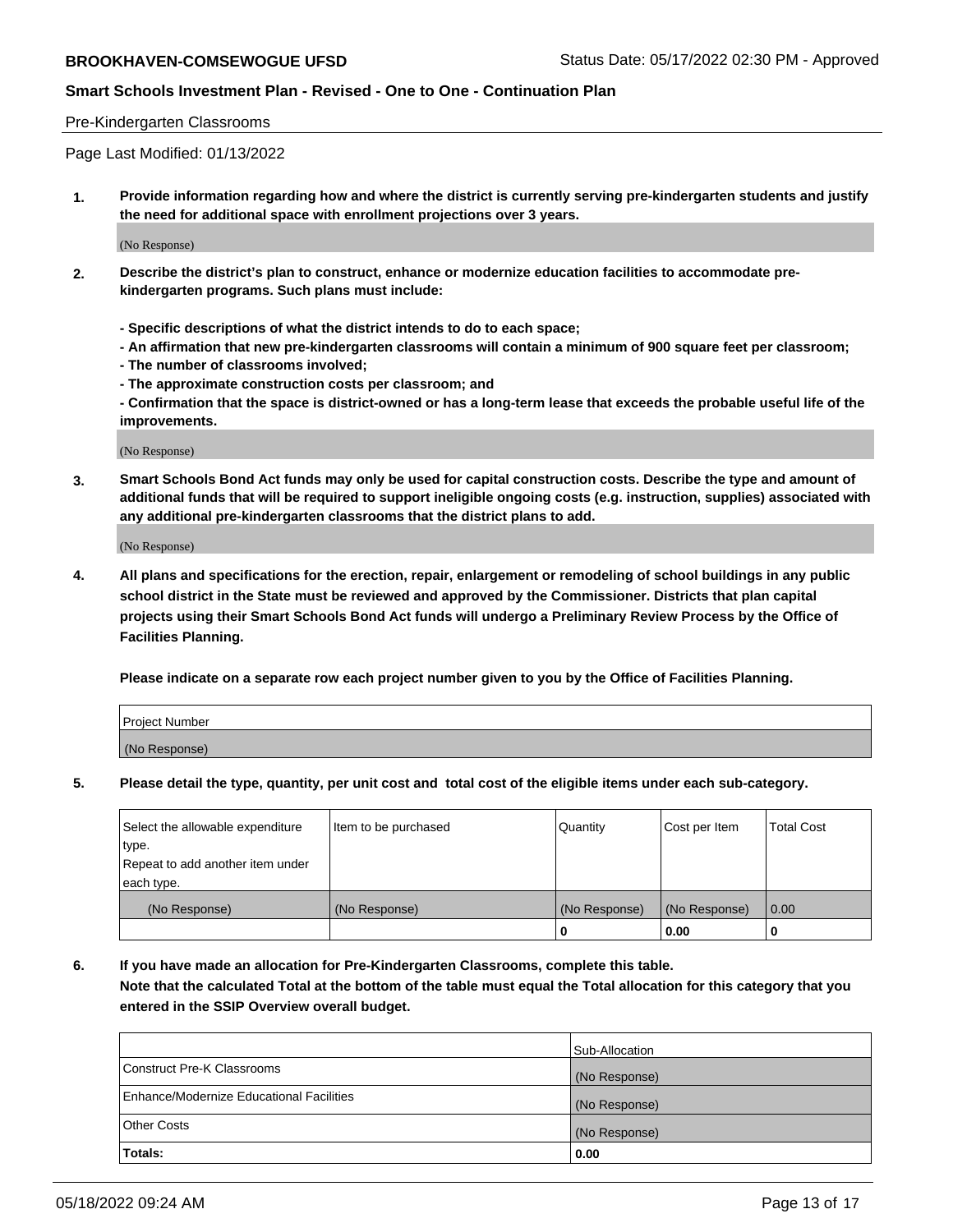Replace Transportable Classrooms

Page Last Modified: 01/13/2022

**1. Describe the district's plan to construct, enhance or modernize education facilities to provide high-quality instructional space by replacing transportable classrooms.**

(No Response)

**2. All plans and specifications for the erection, repair, enlargement or remodeling of school buildings in any public school district in the State must be reviewed and approved by the Commissioner. Districts that plan capital projects using their Smart Schools Bond Act funds will undergo a Preliminary Review Process by the Office of Facilities Planning.**

**Please indicate on a separate row each project number given to you by the Office of Facilities Planning.**

| <b>Project Number</b> |  |
|-----------------------|--|
| (No Response)         |  |

**3. For large projects that seek to blend Smart Schools Bond Act dollars with other funds, please note that Smart Schools Bond Act funds can be allocated on a pro rata basis depending on the number of new classrooms built that directly replace transportable classroom units.**

**If a district seeks to blend Smart Schools Bond Act dollars with other funds describe below what other funds are being used and what portion of the money will be Smart Schools Bond Act funds.**

(No Response)

**4. Please detail the type, quantity, per unit cost and total cost of the eligible items under each sub-category.**

| Select the allowable expenditure | Item to be purchased | Quantity      | Cost per Item | <b>Total Cost</b> |
|----------------------------------|----------------------|---------------|---------------|-------------------|
| type.                            |                      |               |               |                   |
| Repeat to add another item under |                      |               |               |                   |
| each type.                       |                      |               |               |                   |
| (No Response)                    | (No Response)        | (No Response) | (No Response) | 0.00              |
|                                  |                      | U             | 0.00          |                   |

**5. If you have made an allocation for Replace Transportable Classrooms, complete this table.**

**Note that the calculated Total at the bottom of the table must equal the Total allocation for this category that you entered in the SSIP Overview overall budget.**

|                                                | Sub-Allocation |
|------------------------------------------------|----------------|
| Construct New Instructional Space              | (No Response)  |
| Enhance/Modernize Existing Instructional Space | (No Response)  |
| <b>Other Costs</b>                             | (No Response)  |
| Totals:                                        | 0.00           |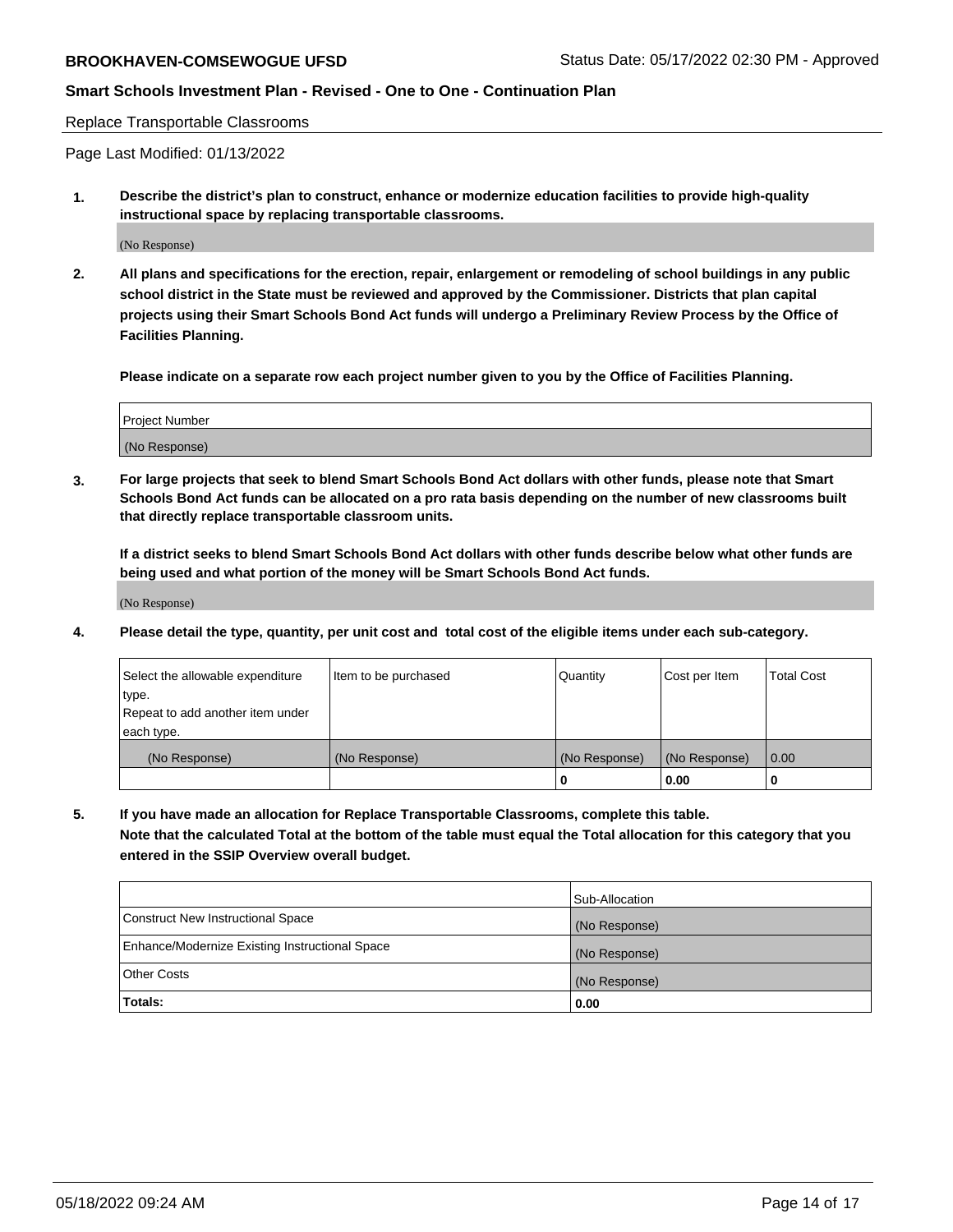#### High-Tech Security Features

Page Last Modified: 01/13/2022

**1. Describe how you intend to use Smart Schools Bond Act funds to install high-tech security features in school buildings and on school campuses.**

(No Response)

**2. All plans and specifications for the erection, repair, enlargement or remodeling of school buildings in any public school district in the State must be reviewed and approved by the Commissioner. Smart Schools plans with any expenditures in the High-Tech Security category require a project number from the Office of Facilities Planning. Districts must submit an SSBA LOI and receive project numbers prior to submitting the SSIP. As indicated on the LOI, some projects may be eligible for a streamlined review and will not require a building permit. Please indicate on a separate row each project number given to you by the Office of Facilities Planning.**

| Project Number |  |
|----------------|--|
| (No Response)  |  |

- **3. Was your project deemed eligible for streamlined Review?**
	- Yes
	- $\square$  No
- **4. Include the name and license number of the architect or engineer of record.**

| Name          | License Number |
|---------------|----------------|
| (No Response) | (No Response)  |

**5. Please detail the type, quantity, per unit cost and total cost of the eligible items under each sub-category.**

| Select the allowable expenditure<br>type.<br>Repeat to add another item under | Item to be purchased | Quantity      | Cost per Item | <b>Total Cost</b> |
|-------------------------------------------------------------------------------|----------------------|---------------|---------------|-------------------|
| each type.                                                                    |                      |               |               |                   |
| (No Response)                                                                 | (No Response)        | (No Response) | (No Response) | 0.00              |
|                                                                               |                      | 0             | 0.00          | -0                |

**6. If you have made an allocation for High-Tech Security Features, complete this table. Enter each Sub-category Public Allocation based on the the expenditures listed in Table #5.**

|                                                      | Sub-Allocation |
|------------------------------------------------------|----------------|
| Capital-Intensive Security Project (Standard Review) | (No Response)  |
| Electronic Security System                           | (No Response)  |
| <b>Entry Control System</b>                          | (No Response)  |
| Approved Door Hardening Project                      | (No Response)  |
| <b>Other Costs</b>                                   | (No Response)  |
| Totals:                                              | 0.00           |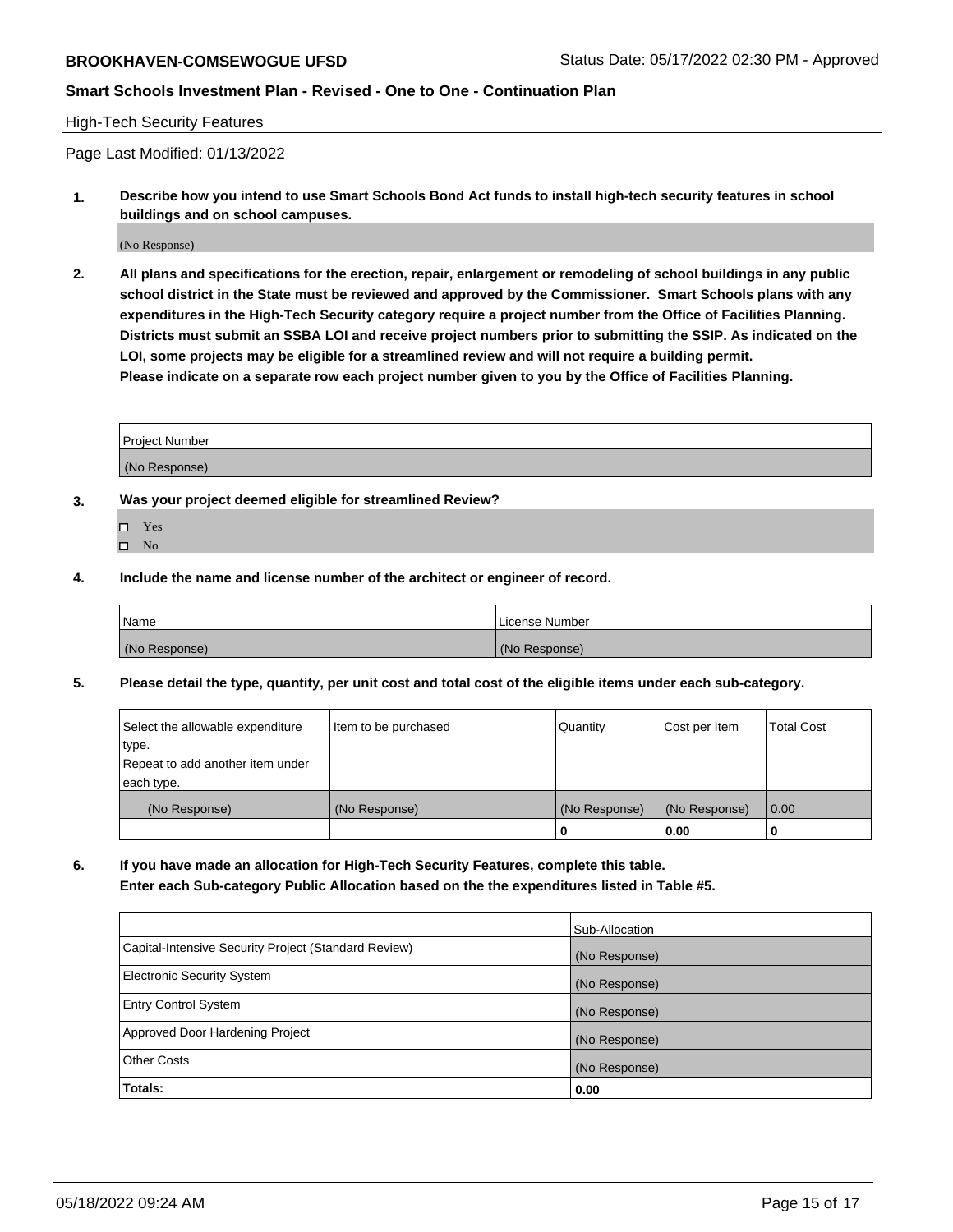#### Non-Public Schools

Page Last Modified: 01/13/2022

**1. Describe your plan to utilize SSBA funds to purchase devices and loan to the nonpublic schools within your district. Please specify what devices have been requested by the nonpublic schools. If the nonpublic schools have not finalized requests, the district should provide the date nonpublic schools will submit the request by.**

**Please note: If this plan has been identified as a Remote Learning Plan to be submitted and reviewed on an expedited basis, the district should state that they will reach out to the nonpublic schools upon submission of the application, in lieu of responding to the question above.**

(No Response)

- **2. A final Smart Schools Investment Plan cannot be approved until school authorities have adopted regulations specifying the date by which requests from nonpublic schools for the purchase and loan of Smart Schools Bond Act classroom technology must be received by the district.**
	- By checking this box, you certify that you have such a plan and associated regulations in place that have been made public.
	- **2a. Please enter the date each year nonpublic schools must request loanable items from the school district. This date cannot be earlier than June 1 of the previous school year.**

(No Response)

## **3. Final 2014-15 BEDS Enrollment to calculate Nonpublic Sharing Requirement (no changes allowed.)**

| <b>Public Enrollment</b> |       | l Nonpublic Enrollment | <b>Total Enrollment</b> | l Nonpublic Percentage |  |
|--------------------------|-------|------------------------|-------------------------|------------------------|--|
| Enrollment               | 3.670 | ◡∠                     | .722.00                 | .40 <sub>1</sub>       |  |

## **4. Nonpublic Loan Calculator**

|                                                        | Loanable<br>School<br>Connectivity | Loanable<br>Classroom<br>Technology | Additional<br>Nonpublic<br>Loan<br>(Optional) | Estimated<br>Per Pupil<br>Amount -<br>This Plan | Previously<br>Approved<br>Per Pupil<br>Amount(s) | l Cumulative<br>Per Pupil<br>l Loan<br>Amount | Final Per<br>Pupil Loan<br>Amount -<br>This Plan | <b>Final Total</b><br>Loan<br>Amount -<br>This Plan |
|--------------------------------------------------------|------------------------------------|-------------------------------------|-----------------------------------------------|-------------------------------------------------|--------------------------------------------------|-----------------------------------------------|--------------------------------------------------|-----------------------------------------------------|
| <b>Required Nonpublic</b><br>Loan                      | 0.00                               | 1,004,127.0<br>0                    |                                               | 250.00                                          | 250.00                                           | 250.00                                        | 0.00                                             | 0.00                                                |
| Final Adjusted Loan<br>- (If additional loan<br>funds) | 0.00                               | 1,004,127.0<br>$\Omega$             | (No<br>Response)                              | 250.00                                          | 250.00                                           | 250.00                                        | 0.00                                             | 0.00                                                |

## **5. Nonpublic Share**

|                                          | Final Per Pupil Amount | Final Nonpublic Loan Amount |
|------------------------------------------|------------------------|-----------------------------|
| Pending and Previously<br>Approved Plans | 250.00                 | 13,000.00                   |
| This Plan                                | 0.00                   | 0.00                        |
| Total                                    | 250.00                 | 13,000.00                   |

#### **6. Distribution of Nonpublic Loan Amount by School**

| Nonpublic School Name                        | 12018-19 K-12 Enrollment | Special Ed School? If Yes, not eligible |
|----------------------------------------------|--------------------------|-----------------------------------------|
| SUNSHINE ALTERNATIVE EDUCATION<br><b>CTR</b> |                          | No.                                     |

### **7. Please detail the type, quantity and per unit cost of the eligible items under each sub-category.**